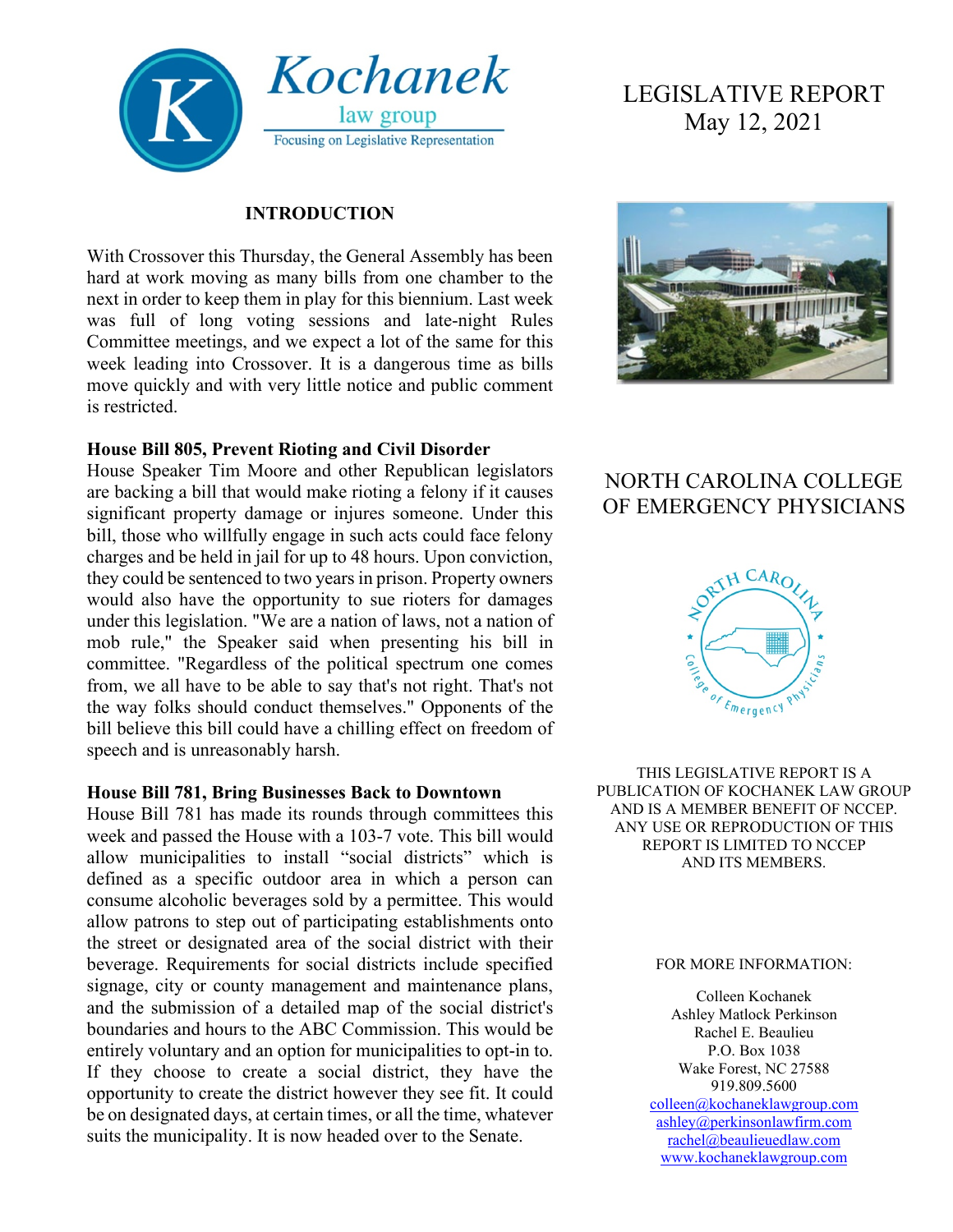#### **House Bill 782, Elections Certainty Act**

House Bill 782 was filed and heard in its first committee stop in House Election Law and Campaign Finance Reform last week. It is sponsored by House Election's Co-Chairman Grey Mills, along with Republican Reps. Keith Kidwell, Tim Moffitt, and Jeff Zenger. This bill, as filed, would have required completed applications for mail-in absentee ballots and marked ballots to be returned to the county board of elections by 5 pm on Election Day, regardless of postmark. It would also change the "one-stop" voting period to the third Monday before an election until 3 pm on the last Saturday before an election. In the original version, the bill also proposed that militaryoverseas ballots would be required to be received by the county board no later than the close of the polls on the date of the election just like all other ballots. In the House Committee on Election Law and Campaign Finance Reform the bill was amended to remove the military-overseas ballot provision. The amendment also removes any reference to early voting, adds three days to receive mail-in ballots, and provides an additional 24 hours to count the ballots. The bill passed the committee with its changes and has been referred to the House Rules Committee.

#### **House Bill 606, Prohibit Collusive Settlements by the AG**

House Bill 606 passed the House last week, 60-48. This bill is the House version of Senate Bill 360, which has passed the Senate and has been referred to the House Rules Committee. Both bills would require joint approval from the Speaker of the House and the President Pro Tempore of the Senate before the Attorney General can enter into a consent judgement or settlement agreement in a dispute, claim, or controversy in which the Speaker of the House or the President Pro Tempore of the Senate have intervened or are otherwise named parties. This bill was a Republican response to the State Board of Elections settlement agreement and rule change during the 2020 election, that ultimately lengthened the number of days the Board of Elections could accept absentee ballots postmarked by Election Day to nine days after November 3rd. Republicans have held that that settlement was unlawful and changed election law, which the General Assembly has sole constitutional authority to do. This came after the General Assembly passed bipartisan election measures related to the pandemic for the election. Democrats have held that the Board of Elections acted within its authority to settle the case and to address concerns raised about delays with the U.S. Postal Service following a letter from the U.S. Postmaster General. House Bill 606 is now headed over to the Senate.

#### **House Bill 398, Pistol Purchase Permit Repeal**

House Bill 398, which would repeal the state's pistol purchase permit system, passed the House last week with a vote of 69-48. The measure, backed by the NC Sheriffs' Association, would remove the requirement for local sheriffs to sign off on handgun purchases for anyone who does not already have a concealed carry permit. The Sheriffs' Association, who in years' past has been opposed to the idea, has come out in support of this measure after the North Carolina courts system completed its uploading of involuntary commitment records to the national database system. Opponents of the bill fear that this repeal would create a loophole, since only licensed firearm dealers have to run background checks. Some members of the Sheriffs' Association have even spoken out against the measure too. The bill has now been referred to the Committee on Rules and Operations of the Senate.

#### **This Week at the Legislature**

The Speaker has told House members to expect a full week, this week, starting on Monday. He encouraged committee chairs to call meetings for Monday to hopefully get bills moving, and possibly see them on the floor for a vote that night or the next day. The Speaker expects voting sessions on the House floor every day next week until Crossover on Thursday.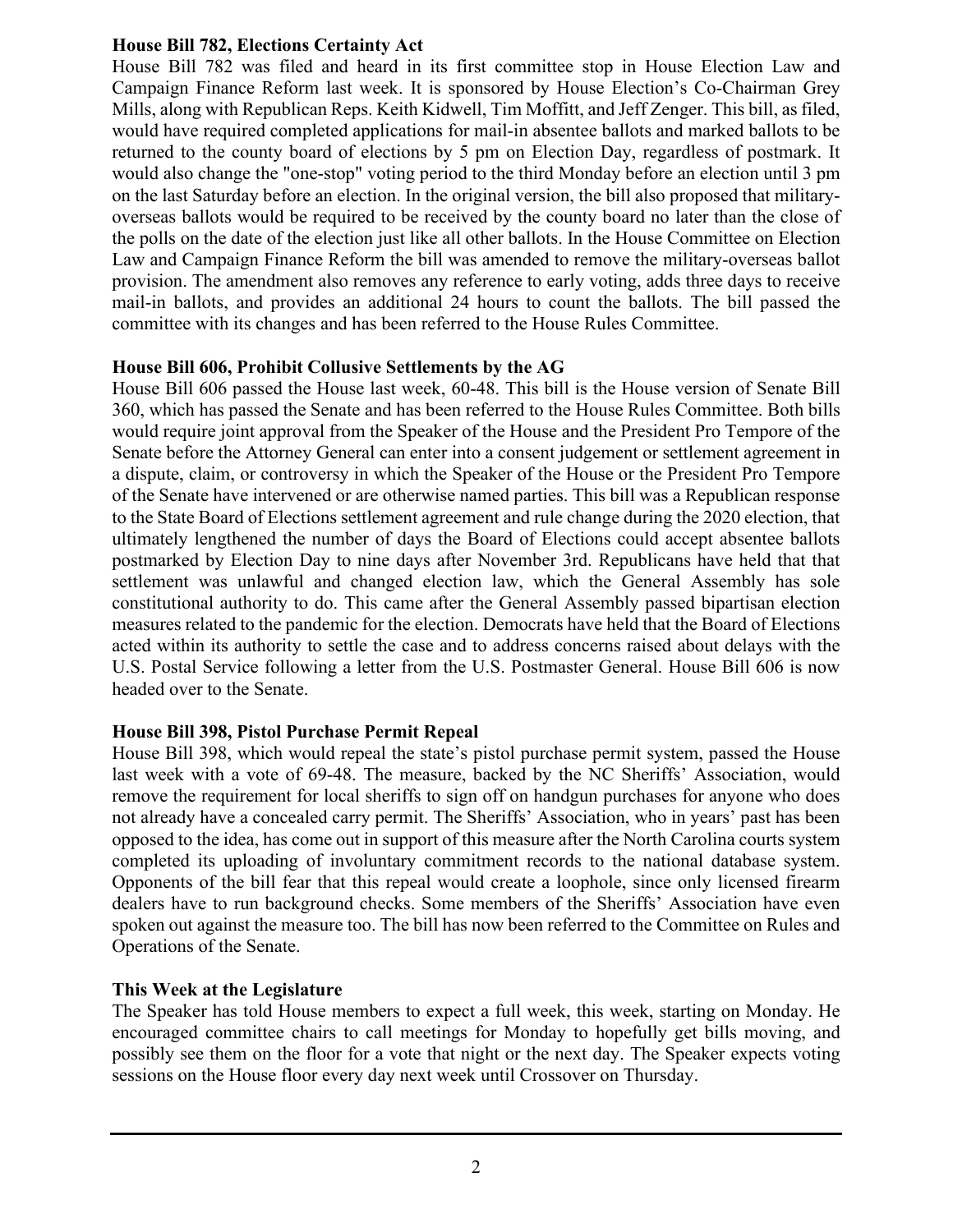### **BILLS OF INTEREST**

HOUSE BILL 770, Realign Enforcement/HIE Network Participation, would exempt the State Health Plan from the enforcement mechanism that withholds state funds for failing to comply with the requirements of the Health Information Exchange, or NC HealthConnex. **Introduced by Representative Insko and referred to the House Rules Committee.**

HOUSE BILL 779, Coronavirus Vaccine Bill of Rights, would ensure that residents of this State who choose not to take any of the coronavirus vaccines enjoy the same rights as residents who choose to take any such vaccines by including provisions to:

- prohibit a person from being mandated, coerced, forced, or pressured to take any of the coronavirus vaccines;
- provide that all persons reserve the right, at all times, to determine what is in their own best medical interest without threat to their livelihood, education, or freedom of movement;
- prohibit employers of health care providers licensed in this State to administer any of the coronavirus vaccines from requesting their health care providers to promote any of the coronavirus vaccines to patients;
- require health care providers who administer any of the coronavirus vaccines to attest that they: are aware of the Vaccine Adverse Event Reporting System (VAERS) database; have a professional obligation to check the VAERS database regularly; and have a professional obligation to share information about the VAERS database with each person to whom they administer any of the coronavirus vaccines;
- provide that all persons are entitled to have access to unbiased, independent information about the coronavirus vaccines to assist them in determining what is in their own best medical interest, including information about the risk of death associated with choosing not to take any of the coronavirus vaccines and contracting the virus naturally, based upon factors such as age and underlying health conditions;
- provide that, in order to be deemed unbiased and independent, this information must include information from sources other than pharmaceutical companies and government or quasi-governmental entities that have a conflict of interest in promoting the coronavirus vaccines;
- prohibit a person from being required to provide proof of having received any of the coronavirus vaccines as a condition of doing any of the following:
	- o entering any public buildings, public lands, or public spaces owned, leased, or otherwise controlled by the state;
	- o participating in any public events;
	- o accessing any public transportation;
	- o attending any public school or educational institution; or
	- o obtaining or maintaining employment with any public or private employer.

## **Introduced by Representative Pless and referred to the House Rules Committee.**

### HOUSE BILL 780, End of Life Option Act, would:

- give an individual suffering from a terminal disease a right to be informed of all available end-of-life options and to receive answers on questions about the foreseeable risks and benefits of medication without the physician withholding any requested information;
- specify that a physician who engages in such discussions is not construed as assisting in or contributing to an individual's independent decision to self-administer a lethal dose of medication, and prohibits the discussions from being used to establish civil or criminal liability or professional disciplinary action;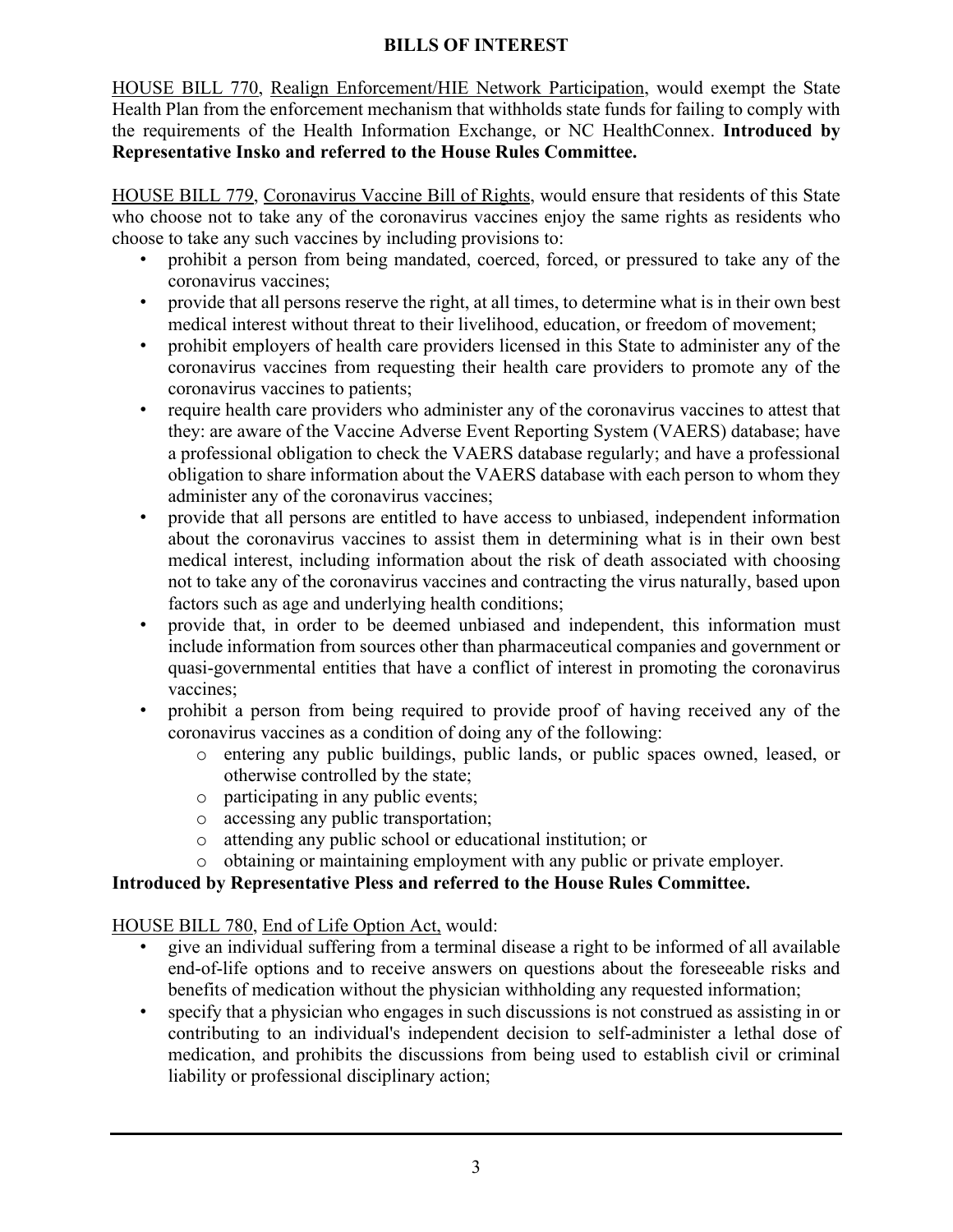- allow a qualified individual to request a prescription for a terminal comfort care drug, a controlled substance determined and prescribed the purpose of hastening death due to a terminal disease;
- establish 11 things the attending physician must do before prescribing a terminal comfort care drug, including: determining that the requesting individual has the capacity to make medical decisions, has a terminal disease, has undergone a hospice evaluation, and has voluntarily made the request for the drug on the specified form;
- require the attending physician to submit several documents to the Department of Health and Human Services (DHHS) after writing a prescription for a terminal comfort care drug;
- allow the attending physician to sign the qualified individual's death certificate and requires the cause of death to be recorded as the underlying terminal disease;
- prohibit the sale, procurement, or issuance of any life, health, or annuity policy from being conditioned upon or affected by the making or rescinding of a person's request for a terminal comfort care drug;
- protect a person from civil or criminal liability or professional disciplinary action for participating in good faith compliance with the activities authorized under the bill;
- specify that the following are punishable as felonies: (1) altering, forging, concealing, or destroying a request for a terminal comfort care drug without the qualified individual's authorization; (2) concealing or destroying a withdrawal or rescission of a request for a terminal comfort care drug without the qualified individual's authorization; (3) concealing or destroying a qualified individual's prescribed terminal comfort care drug without the qualified individual's authorization, or preventing a qualified individual from selfadministering the prescribed terminal comfort care drug; (4) coercing or exerting undue influence on a qualified individual to request or to self-administer a terminal comfort care drug for the purpose of ending the qualified individual's life; and (5) coercing or exerting undue influence on a qualified individual to prevent the qualified individual from requesting or self-administering a terminal comfort care drug.

### **Introduced by Representatives Harrison, Hardister, Faircloth, and Fisher and referred to the House Rules Committee.**

HOUSE BILL 782, Elections Certainty Act, would amend provisions regarding the return of mailin absentee ballots to the county board and the early one-stop voting period as follows:

- no longer allow excused absentee ballots received later than 5:00 p.m. on the date of the statewide primary or general election or county bond election to be accepted if (1) the ballots are postmarked and dated on or before the date of the statewide primary or general election or county bond election and received by the county board of elections no later than three days after the election by 5:00 p.m., or (2) the ballots are received by the county board of elections no later than the end of business on the business day before the canvass conducted by the county board;
- no longer consider valid military-overseas ballots submitted for mailing, electronic transmission, or other authorizes means of delivery by 12:01 a.m. at the place where the voter completed the ballot on the date of the election;
- specify that the right to challenge the absentee ballot of any voter on the day of any Statewide primary or general election or county bond election beginning at noon and ending by 5:00 p.m. applies to ballots received by the county board pursuant to the general deadline; and
- expand early one-stop voting to the period of the third Monday before an election in which absentee ballots are authorized and 3:00 p.m. on the last Saturday before the election.

#### **Introduced by Representatives Mills, Kidwell, Moffitt, and Zenger and referred to the House Election Law and Campaign Finance Reform Committee.**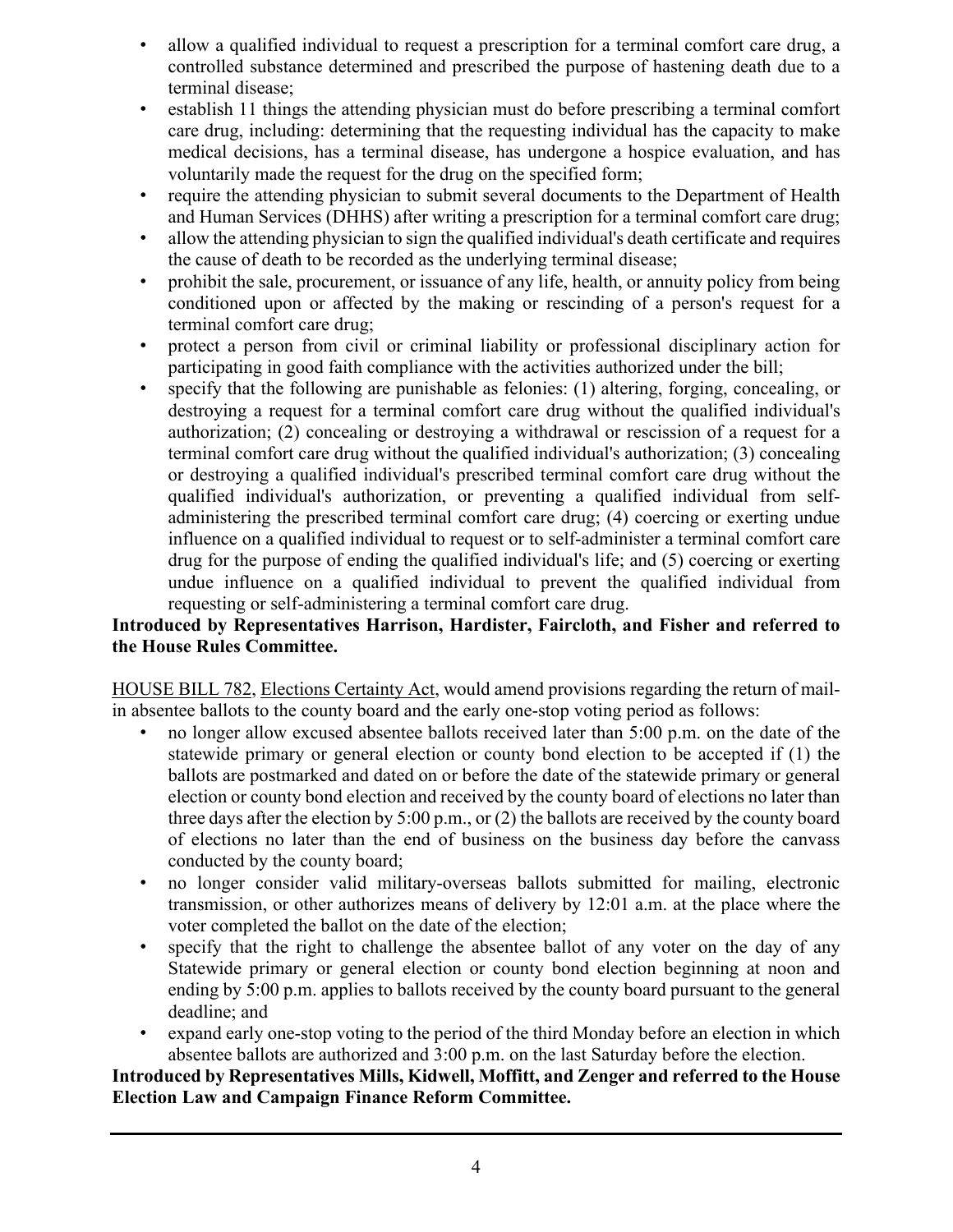HOUSE BILL 786, Enhance Local Response/Mental Health Crises, would create a pilot program to provide grants to local law enforcement agencies to enhance responses to mental or behavioral health crises. Specifically, the bill would:

- provide grants to municipal police departments and county sheriffs' offices for at least one of the following purposes:
	- $\circ$  to establish nonpolice units to address nonviolent, noncriminal 911 calls regarding mental health, homelessness, substance use, or other behavioral health crises;
	- o to establish co-responder response models in which law enforcement personnel and mental health specialists jointly respond to 911 calls regarding mental or behavioral health crises;
	- o to establish a mental health division or to bolster existing mental health services within a police department or sheriff's office and to increase the amount of law enforcement personnel and 911 communications personnel that have received crisis intervention training;
- provide \$2 million to the Department of Public Safety for grants to municipal police departments or county sheriffs' offices as follows:
	- o \$800,000 to establish eight nonpolice response units with a grant of \$100,000 each;
	- o \$700,000 to establish seven co-responder response models with a grant of \$100,000 each;
	- o \$500,000 to increase the amount of law enforcement officers and 911 communications personnel that have received Crisis Intervention Training (awarded as five separate grants of \$100,000 each);
- require, no later than February 1, 2023, the police departments and sheriffs' offices to report specified information to the Department of Public Safety, including: explanations of how grant funds were utilized; demographic information regarding both participating mental health specialist personnel and individuals served as a result of the localities' dispatched services; dispatch case types in which nonpolice, co-responder, or mental health division personnel responded; the frequency of unit dispatch and of police or ambulance backup or requests among nonpolice, co-responder, or mental health division personnel; county involuntary commitment rates before and during the pilot program; complaints filed against nonpolice, co-responder, or mental health division personnel units; operating costs; emergency 911 response metrics analyzing how the pilot services impacted the localities' emergency response services; and results of emergency 911 calls for services that utilized pilot program services; and
- direct the Department of Public Safety, by March 1, 2023, in consultation with the Department of Health and Human Services, to report to the Joint Legislative Oversight Committee on Justice and Public Safety regarding the pilot programs and information above.

#### **Introduced by Representatives Autry, Lambeth, White, and Ball and referred to the House Health Committee.**

HOUSE BILL 787, Improved Data on Involuntary Commitments, would establish a new biannual reporting requirement for licensed area facilities and acute care or general hospitals that perform first examinations for commitment to submit a written report on involuntary commitments to the LME/MCO that serves the facility or hospital's county. The bill details the required content of the report and deems the information confidential. The bill would direct LME/MCOs to aggregate all the data received from area facilities and hospitals by local area or county and related data from the Administrative Office of the Courts and report the data to each of the facilities and hospitals within its service area and the specified Division of the Department of Health and Human Services.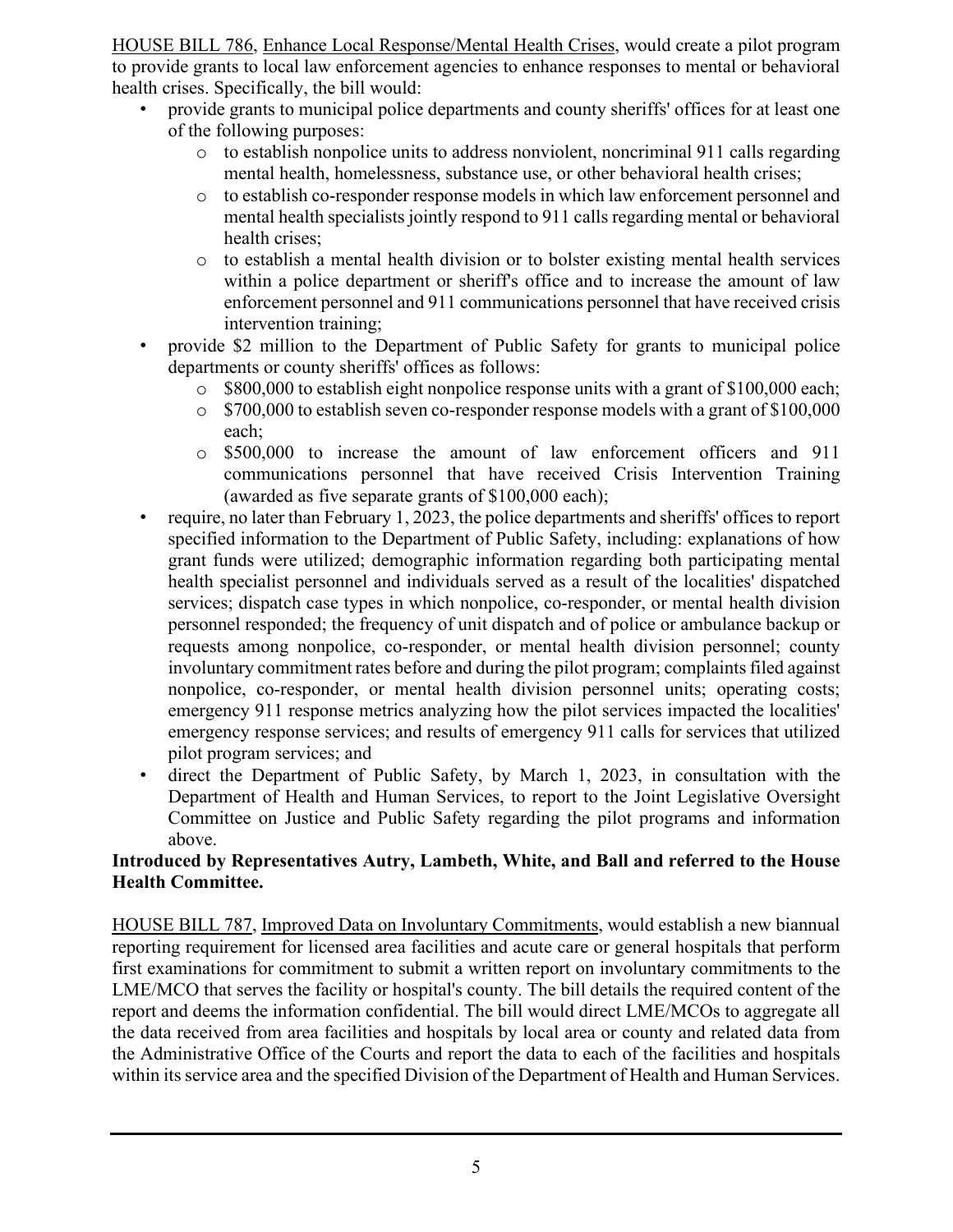The aggregated data would be public record. **Introduced by Representatives Autry, Lambeth, Sasser, and Insko and referred to the House Health Committee.**

HOUSE BILL 788, Achieve Better Mental Health Recovery Results, would appropriate \$600,000 for 2021-22 to the Department of Health and Human Services, Division of Mental Health, Developmental Disabilities, and Substance Abuse Services (DMH/DD/SAS), to be allocated to the Promise Resource Network for the establishment of four peer-run wellness centers (located in two different urban and two different rural locations) to address mental health crisis prevention and post-crisis response. The bill would also create the position of Mental Health Recovery Policy Chief (Chief) in DMH/DD/SAS, to be held by an individual certified as a peer support specialist. The bill would require DMH/DD/SAS, in odd numbered years, to publish a biennial NC Mental Health Recovery and Resiliency Agenda on its website, which will set DHHS objectives for mental health recovery outcomes. The bill would appropriate \$100,000 in recurring funds for 2021-22 and that same amount in recurring funds for 2022-23 to DMH/DD/SAS to fund the salary and benefits for the Mental Health Recovery Policy Chief. **Introduced by Representatives Autry, Lambeth, Sasser, and Brown and referred to the House Health Committee.**

HOUSE BILL 793, STOP Act Amendment, would modify the law limiting prescriptions of targeted controlled substances for pain to further limit the supply of targeted controlled substances a physician may prescribe to a patient after an initial consultation for acute pain to a three-day (was, five-day) supply. **Introduced by Representative Sasser and referred to the House Health Committee.**

HOUSE BILL 799, Libel Standards/Press, would make it a Class 2 misdemeanor for a manager, editor, publisher, reporter, or employee of a newspaper or periodical to publish or disseminate any false and libelous statement with actual malice directly towards any person who currently holds a State or federal public office in this State. The bill would prohibit a newspaper, radio or television station, or other media outlet from publishing or disseminating libelous matter, through written, oratory, or digital means, with actual malice directed towards an individual who currently holds a State or federal public office in this State, but would not prevent publishing or disseminating information that provides fair comment and criticism on matters of public interest. "Actual malice" would mean with knowledge that the matter was false or with reckless disregard of whether it was false or not. **Introduced by Representative Moffitt and referred to the House Judiciary 1 Committee.**

HOUSE BILL 800, Women's Cancer Research & Prev. Task Force, would establish the 17 member Women's Cancer Research and Prevention Task Force (Task Force) in the Department of Health and Human Services, with members appointed by the General Assembly and the Governor. The Task Force would identify evidence-based strategies for controlling risks and preventing cancer development in women; adopt and promote a statewide comprehensive Women's Cancer Prevention Plan; and recommend changes to existing laws, regulations, programs, services, and policies to enhance cancer prevention by and for the women of North Carolina. **Introduced by Representatives Carney, Belk, K. Baker, and Fisher and referred to the House Health Committee.**

HOUSE BILL 802, Pilot STAR Programs, would provide \$990,000 to the Department of Public Safety to provide grants for a pilot Support Team Assisted Response (STAR) Program in the Charlotte, Greensboro, and Greenville police departments. The pilot STAR Programs would provide alternative responses to citizens in crisis and allow for the response of behavioral and medical health personnel to nonviolent situations deemed appropriate by the city police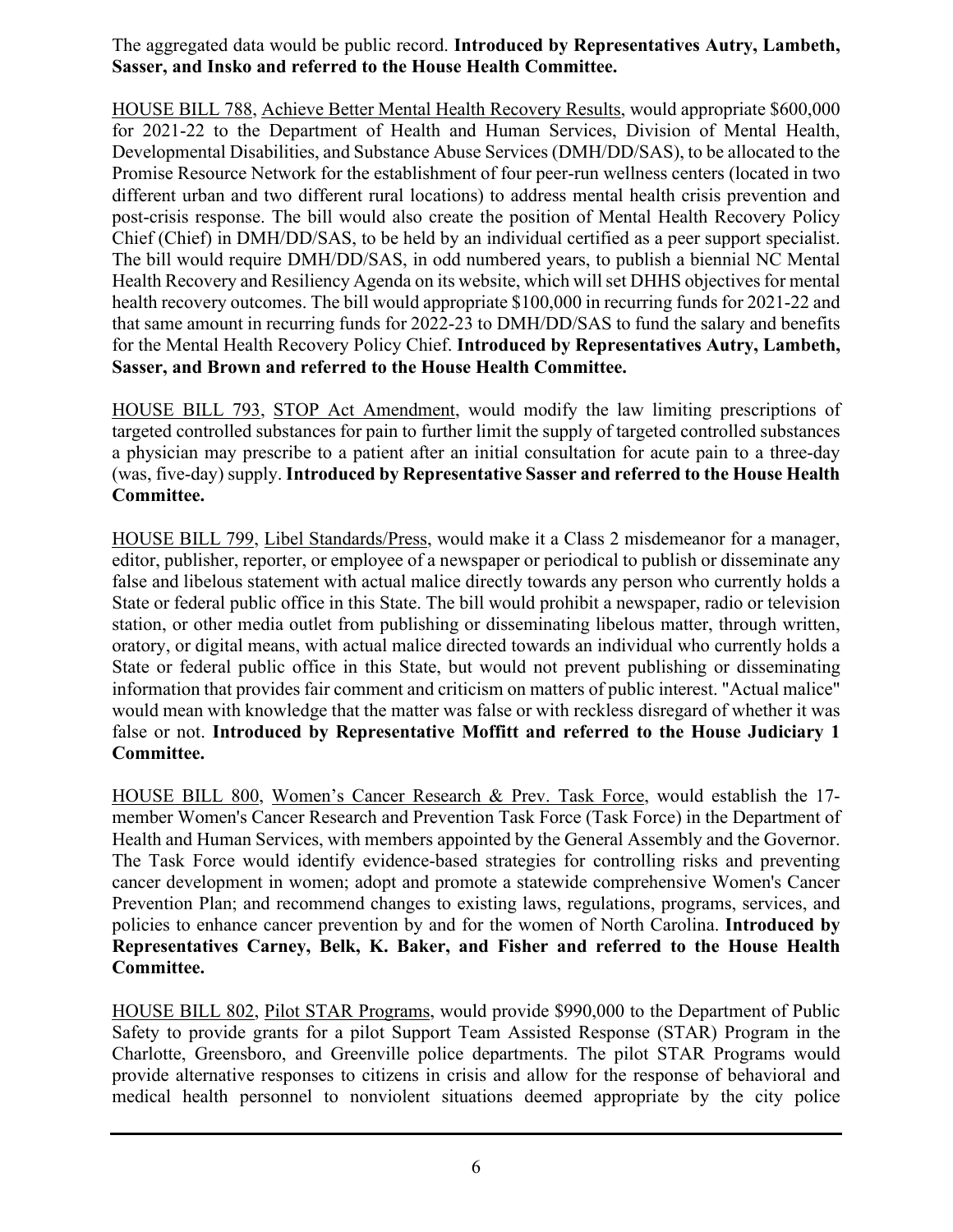department. At a minimum, those responding to citizens on behalf of each STAR Program should be equipped to provide individuals with information regarding shelter, food aid, counseling, and medication, as necessary. No later than April 1, 2022, the Department of Public Safety, in consultation with the city police departments of Charlotte, Greensboro, and Greenville, would report to the Joint Legislative Oversight Committee on Justice and Public Safety regarding: (1) the general progress of each STAR Program; (2) the number and outcomes of incidents in which each police department utilized its STAR Program; and (3) an itemized accounting from each police department of the use of grant funds. **Introduced by Representatives Farkas, Hardister, and Brown and referred to the House Appropriations Committee.**

HOUSE BILL 805, Prevent Rioting and Civil Disorder, would: (1) increase the penalties for rioting or inciting rioting that results in damage to property, serious bodily injury, or death and assaulting emergency personnel during a riot or state of emergency; (2) allow recovery of treble damages for property damage or personal injury caused by rioting or looting; and (3) require pretrial release conditions for rioting and looting offenses to be determined by a judge. **Introduced by Representatives Moore, McNeill, Miller, and Sauls and referred to the House Judiciary 4 Committee.**

HOUSE BILL 809, NC Healthy Family Act, would expand Medicaid eligibility to include individuals between the age of 19 and 65 whose modified adjusted gross income is less than or equal to 133% of the federal poverty guidelines and direct the Department of Health and Human Services to provide Medicaid coverage for these individuals consistent with the State's current Medicaid and NC Health Choice Program. The bill would provide that additional costs associated with the expansion would be covered by federal funds the State receives under certain provisions of the American Rescue Plan Act of 2021, and, once those federal funds are no longer sufficient, that the General Assembly intends to impose on hospital providers paying the supplemental assessment or base assessment an additional assessment to cover the State's share of the program and administrative costs associated with the expansion of Medicaid eligibility. **Introduced by Representatives Cunningham, R. Smith, Cooper-Suggs, and Gailliard and referred to the House Rules Committee.**

HOUSE BILL 817, Allow Pharmacists to Dispense Contraceptives, would:

- allow a licensed pharmacist to dispense a self-administered hormonal contraceptive to an individual, without a prescription, if the self-administered hormonal contraceptive is administered in compliance with a statewide standing order issued by the State Health Director;
- require a pharmacist who does dispense a contraceptive under this law to record specified information and provide a copy to the patient; inform the patient as to the proper administration and storage of the contraceptive, potential side effects, and the need to use other methods of contraception, if appropriate; and comply with the statewide standing order;
- require every insurer providing a health benefit plan to provide coverage for prescription and nonprescription contraceptive drugs, devices, and products;
- require coverage to include any self-administered hormonal contraceptive dispensed by a pharmacist in accordance with the new law;
- prohibit requiring a prescription to cover over-the-counter contraceptive drugs, devices, and products approved by the FDA;
- prohibit requiring an insurer from providing coverage for any condom products;
- prohibit imposing prior authorization or other restrictions or delays upon coverage under the new law;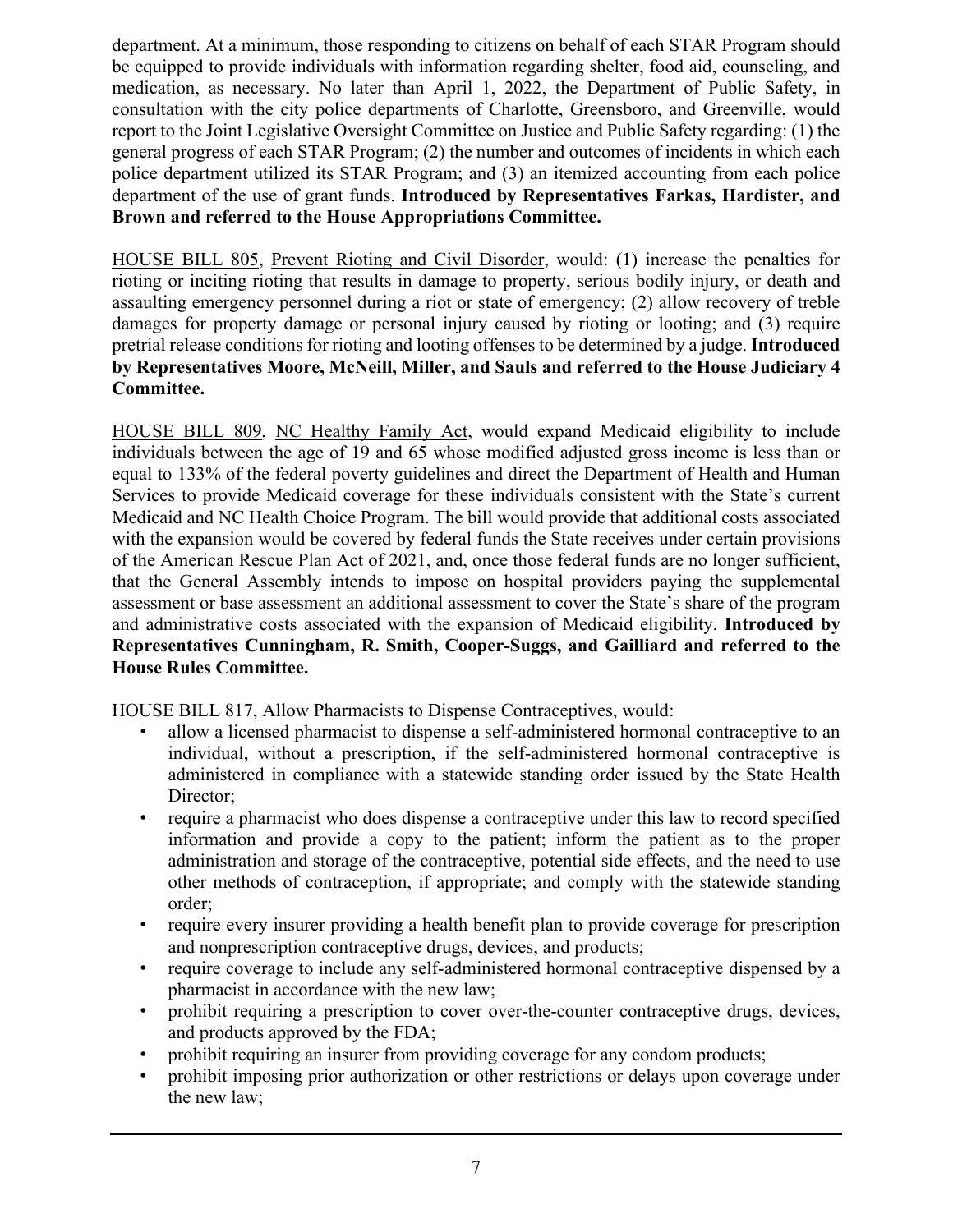- prohibit imposing any deductible, coinsurance, copayment, or other cost-sharing requirement on coverage for prescription contraception drugs or devices but allow costsharing, for a high-deductible health plan associated with a health savings account;
- require the State Health Director to issue a statewide standing order authorizing licensed pharmacists in this state to dispense self-administered hormonal contraceptives; and
- require the North Carolina Board of Pharmacy to post information on its website detailing pharmacies in this state that have licensed pharmacists that dispense self-administered hormonal contraceptives.

#### **Introduced by Representatives von Haefen, Butler, and Fisher and referred to the House Rules Committee.**

HOUSE BILL 818, Regulate Cannabinoid Products, would direct the Board of Agriculture to establish a voluntary certification program for good manufacturing practices in manufacturing, packaging, or labeling operations for cannabinoid-related compounds derived from hemp. **Introduced by Representatives Sasser, Humphrey, and McNeely and referred to the House Agriculture Committee.**

HOUSE BILL 832, Social Media Impartiality Act, would establish a process under the campaign finance laws to address when a candidate for elective office is censored on a social media platform. The bill would require the company to submit, in writing, to the State Board of Elections the reason for censorship within three calendar days of censoring the candidate. The State Board of Elections would then hold a hearing within three calendar days to determine if the company's actions were justified and provide written notice to the candidate and the company of its decision. If the State Board determines that the company has censored a candidate without due cause, the company would be subject to civil penalties for illegal in-kind contributions. A candidate or company could appeal the decision to the Joint Legislative Commission on Governmental Operations. **Introduced by Representatives Johnson, McNeely, Kidwell, and Greene and referred to the House Commerce Committee.**

HOUSE BILL 839, Whiz Kids/Slow Pokes Voter Registration, would (1) reestablish same-day voter registration, including on election day, and (2) allow a person who is at least 16 years of age but will not be 18 years of age by the date of the next election and who is otherwise qualified to register may preregister to vote and be automatically registered upon reaching the age of eligibility following verification of the person's qualifications and address. **Introduced by Representatives Meyer and Dahle and referred to the House Committee on Election Law and Campaign Finance Reform.** 

HOUSE BILL 840, Intercept Communications/All Party Consent, would expand the statute that makes it a Class H felony to intercept and use or disclose any wire, oral, or electronic communication without the consent of at least one party to the communication to now require the prior consent of all parties to the communication. **Introduced by Representative Moffitt and referred to the House Rules Committee.** 

HOUSE BILL 843, Certificate of Need Modifications, would:

- change the threshold criteria for a diagnostic center to include a facility, program, or provider in which the total cost of all medical diagnostic equipment used by the facility that costs more than \$1.5 million (currently, the cost threshold is set at \$500,000);
- change the threshold criteria for major medical equipment to include a unit or system used to provide medical or other health services which costs more than \$2 million (currently, the threshold is \$750,000);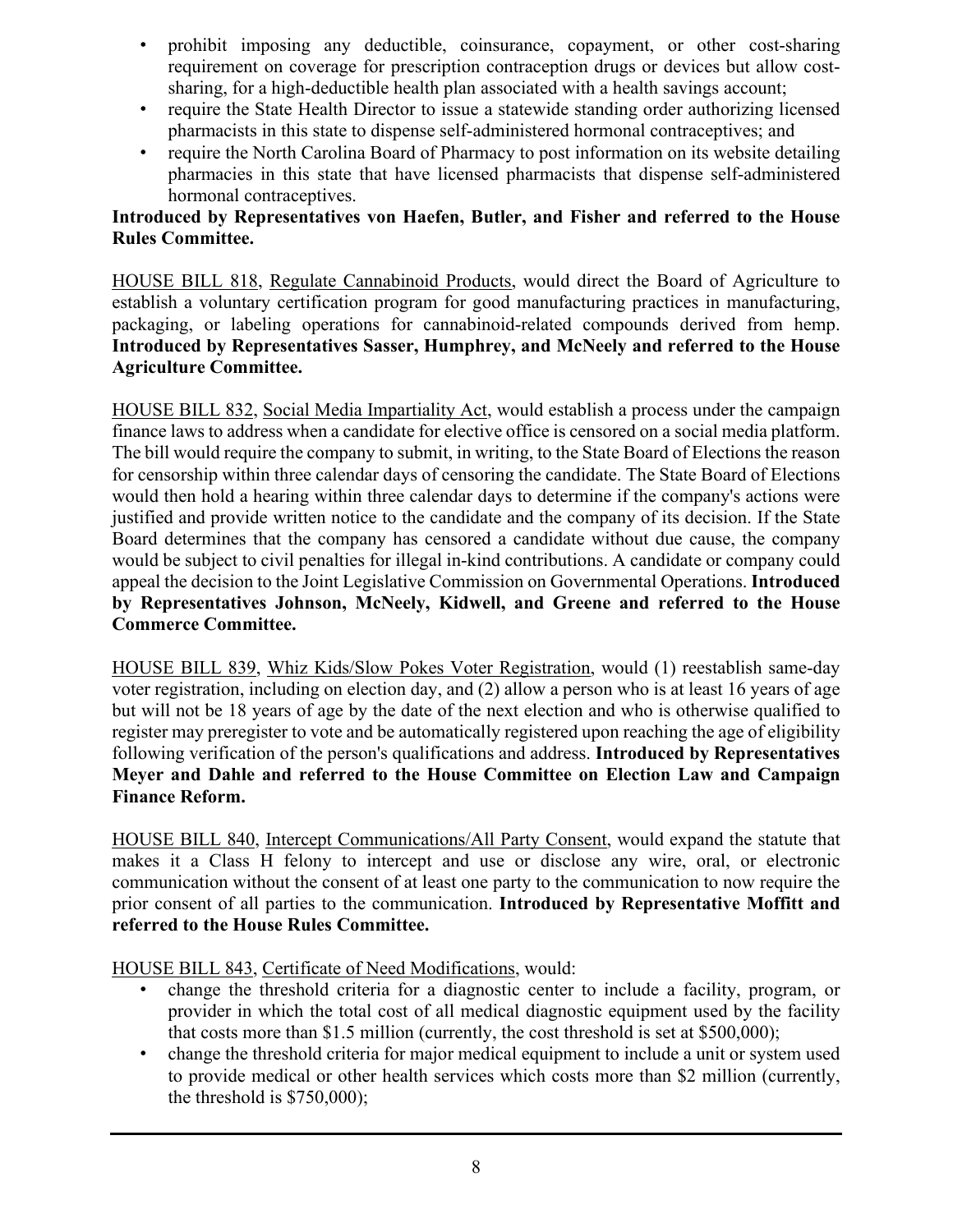- change the threshold criteria for new institutional health services to include the obligation of capital expenditures exceeding \$4 million (was, \$2 million);
- require the cost threshold amount for diagnostic center, major medical equipment and new institutional health services to be adjusted annually, beginning September 30, 2022;
- change bed capacity to specify space used exclusively for inpatient care at a health care facility;
- remove ambulatory surgical facilities from Certificate of Need requirements;
- exempt from certificate of need review a new institutional health service if the service is for the development, acquisition, construction, expansion, or replacement of a health service facility or service that obtained certificate of need approval before January 1, 2022, as an ambulatory surgical facility;
- exempt a capital expenditure exceeding the \$4 million (was, \$2 million) threshold, when certain conditions are met;
- direct the Department of Health and Human Services (DHHS) to exempt from certificate of need review services or facilities for which a certificate of need has already been issued when those services or facilities are replaced, renovated, or relocated to another site in the same county where need was originally determined;
- establish an exemption from certificate of need review for the construction, development, acquisition, or establishment of an ambulatory surgical facility in a county with a population of 100,000 or more that meets four criteria;
- provide for the expiration of a certificate of need issued for the construction of a health service facility upon the certificate holder failing to initiate authorized construction within four years after the approval becomes final for projects costing over \$50 million or two years after the approval becomes final for projects costing less than \$50 million;
- add to the requirements for ambulatory surgical facility licensure to include a statement of the number of procedure rooms, and the number and type of procedures performed at, the named premises; and
- bar issuing or renewing a license to operate a facility developed, acquired, or replaced on or after January 1, 2022, unless the application provides (1) a commitment that the Medicare allowable amount for self-pay and Medicaid surgical cases minus all revenue collected from self-pay and Medicaid surgical cases will be the greater of either 4% of the total revenue collected for all surgical cases performed at the facility or the percentage of charity care ambulatory surgery services provided by the affiliated hospital; (2) a commitment to annually report the total number of self-pay, Medicaid, Medicare, commercial insurance, managed care, and other surgical cases to DHHS; and (3) a commitment to report use and payment data for services provided by the facility to the statewide data processor.

#### **Introduced by Representatives Warren, Kidwell, Richardson, and Sasser and referred to the House Rules Committee.**

HOUSE BILL 848, Study Duplicative/Obsolete Criminal Statutes, would establish an eightmember Joint Legislative Criminal Laws Study Committee to review North Carolina's criminal laws to determine: (1) which are duplicative and therefore should be repealed; and (2) whether certain lower level offenses, such as traffic offenses, regulatory offenses, and low-level Schedule IV controlled substance offenses, should be reclassified or decriminalized. The Committee would submit a final report, including findings and legislative recommendations, to the Joint Legislative Committee on Justice and Public Safety and the Joint Legislative Committee on Health and Human Services no later than April 1, 2022. **Introduced by Representatives John, Everitt, Brown, and Martin and referred to the House Judiciary 2 Committee.**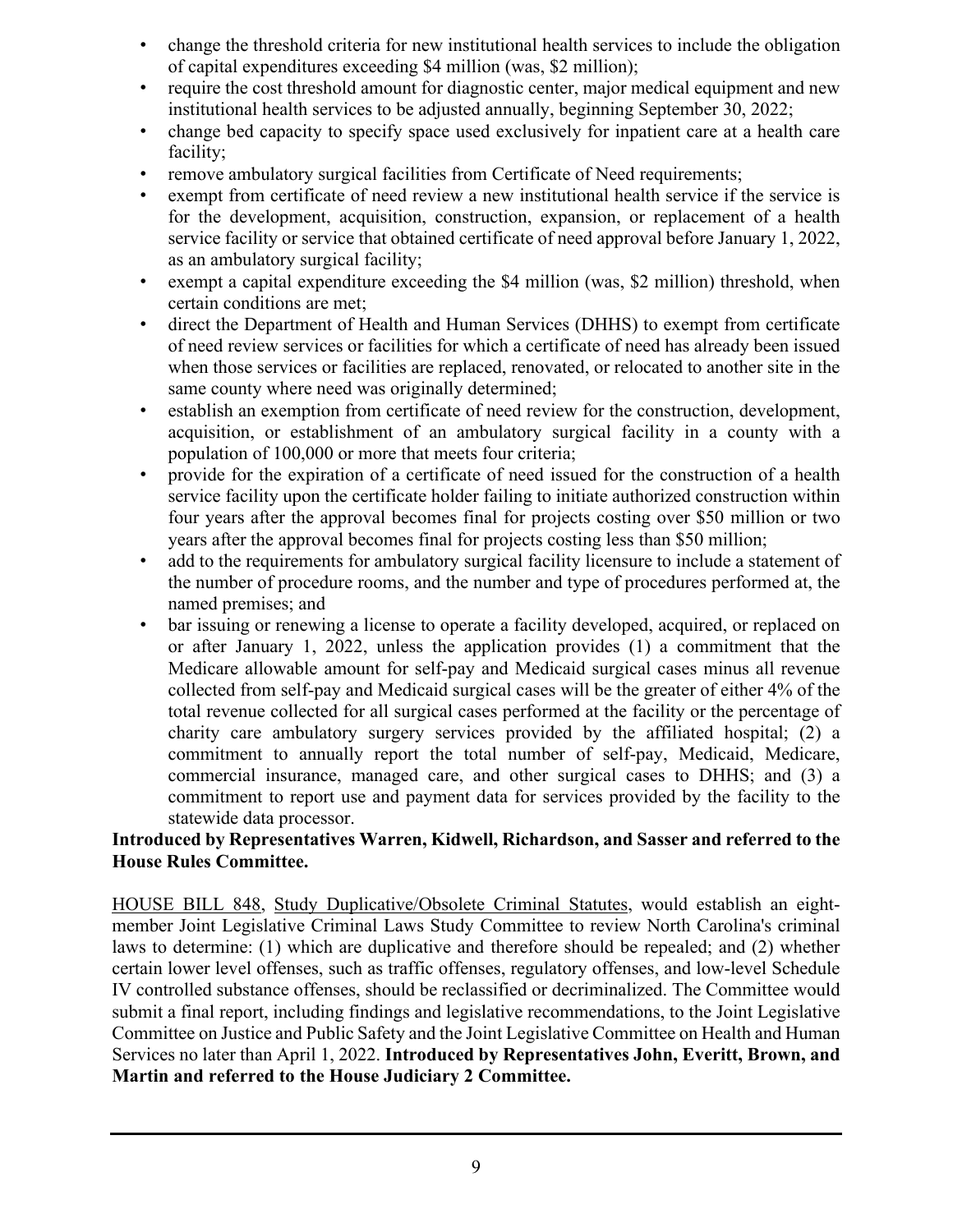HOUSE BILL 849, End Predatory Pet Leasing, would make it a Class 2 misdemeanor and an unfair and deceptive trade practice for a person to lease, offer to lease, sell, or offer to sell any living cat or dog for personal, family, or household use if the lease, offer to lease, sale, or offer to sell includes or is subject to any provision authorizing the use of the living cat or dog as security where the living cat or dog may be repossessed by the seller or lender contingent on the purchaser making payments. A person could purchase a living cat or dog through an unsecured personal loan. **Introduced by Representatives Harris and Faircloth and referred to the House Agriculture Committee. Sorry but I had to include this – stranger than fiction bill!**

HOUSE BILL 852, Good Samaritan Revisions/Immunity, would expand the limited immunity granted in current law for those who provide help to those experiencing a drug overdose or those under 21 providing help in the case of an alcohol overdose. The bill would provide that a person cannot be arrested, charged, or prosecuted for any violation of possession of a controlled substance or possession of drug paraphernalia if the five specified requirements and conditions are met to qualify as a Good Samaritan. The bill would also revise the requirements and conditions to now include that the person sought or assisted in seeking medical assistance for an individual experiencing a drug-related overdose by contacting authorities or campus security services. The bill would specify that the immunity extends to the person who experienced the drug-related overdose regardless of whether the person is the subject of another person's request for medical assistance or whether that person requested medical assistance for him or herself, if the five requirements and conditions are met. **Introduced by Representatives Adcock, Lambeth, and Alston and referred to the House Judiciary 2 Committee.**

HOUSE BILL 855, Give Clinical Researchers HIE Network Access, would permit clinical researchers to access the Statewide Health Information Exchange Network (HIEN) to access health information of applicants for or participants in a clinical investigation approved by an institutional review board so long as the clinical researcher:

- obtains signed releases from clinical investigation applicants or participants;
- is financially independent of the funding sponsor of the clinical investigation;
- will only access HIEN on an individual basis (no data mining, participant recruiting, or extracting multiple persons' records); and
- agrees to limit use of information from the HIEN to (i) verifying applicant eligibility for a clinical investigation, (ii) protecting the health and safety of a clinical investigation participant, (iii) tracking side-effects from test articles in a clinical investigation, and (iv) providing continuity of care to participants before and after a clinical investigation and to use information in a manner consistent with federal health privacy law.

## **Introduced by Representatives Insko, Hardister, and Cunningham and referred to the House Health Committee.**

HOUSE BILL 856, GA - Defend Challenge to Laws and Rules, would make the General Assembly a necessary party to any challenge to the validity or constitutionality of any North Carolina law or administrative rule. **Introduced by Representative C. Smith and referred to the House State Government Committee.**

HOUSE BILL 857, Letters of Character Ref. and LEC/SEC Study, would: (1) clarify when a covered person may use the public position with respect to letters of character reference for individuals seeking unpaid work and for individuals being nominated for public service awards from the State; and (2) direct the Legislative Ethics Committee to study the ethical standards for legislators and the powers, duties, and functions of the Committee to examine if revisions are necessary to provide more effective advice to legislators and enhance the trust of the public.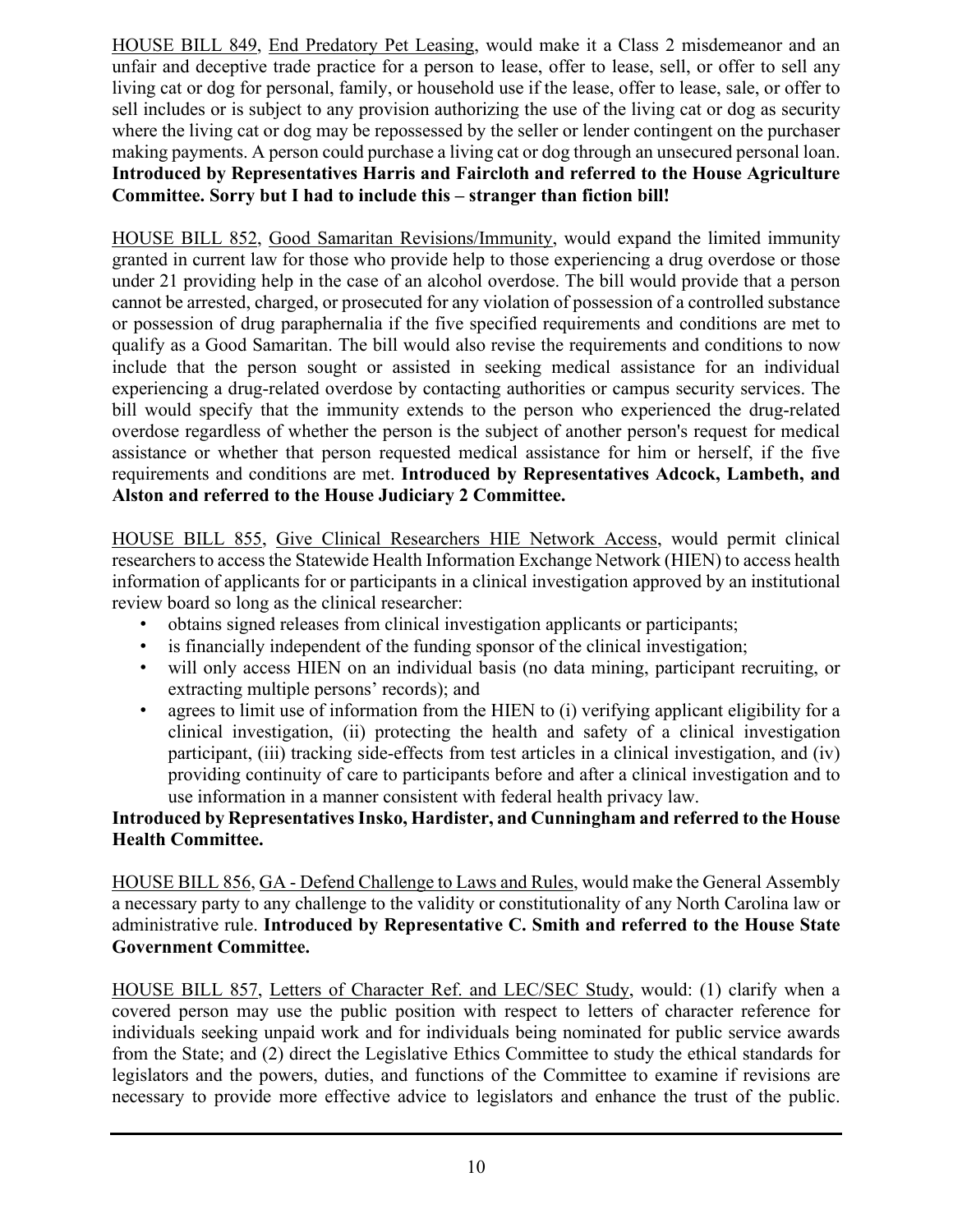#### **Introduced by Representatives Harrison, Mills, and Faircloth and referred to the House Rules Committee.**

HOUSE BILL 858, Permit Cannabis Medical Research Studies, would provide an exemption for the possession of cannabis, rather than hemp extract, if (1) possessing or using cannabis to treat one or more medical conditions if the quantity of usable cannabis possessed does not exceed an adequate supply determined by the patient's physician; (2) possesses a written certification in close proximity to the cannabis; and (3) the individual is a caregiver. **Introduced by Representatives Martin, Faircloth, and Belk and referred to the House Rules Committee.**

HOUSE BILL 861, Back-to-Work Integrity Act, would amend provisions regarding unemployment compensation benefits to: (1) require an employer to report when an unemployment benefits claimant declines an offer of employment during the work search requirement to the Division of Employment Security; (2) direct the Division to develop procedures by which employers can report when claimants decline an offer of employment; (3) require the Division to conduct an ongoing review of enforcement and the administrative steps appropriate to disqualify claimants who decline employment from receiving unemployment benefits; and (4) require the Division to report to the Joint Legislative Commission on Unemployment Insurance on compliance with provisions of this act on a quarterly basis beginning September 1, 2021. **Introduced by Representatives Johnson, Moffitt, Zenger, and Pless and referred to the House Finance Committee.**

HOUSE BILL 862, Improve Access to Patient Care, would:

- define "clinical pharmacist practitioner" as a licensed pharmacist who meets all of the following requirements: (1) provides collaborative care in accordance with written collaborative practice agreement with one or more physicians; (2) has registered with the NC Board of Pharmacy Clinical Pharmacist Practitioner Registry; (3) meets and maintains the required annual professional development requirements; (4) maintains good standing with the Board of Pharmacy; and (5) practices in accordance with statutory requirements and rules established by the joint subcommittee of the NC Medical Board and the NC Board of Pharmacy;
- define collaborative care services to mean patient care services authorized by a physician and delegated to a pharmacist for the purpose of drug therapy and disease management;
- require the provision of patient care services by a licensed pharmacist under a collaborative practice agreement with one or more physicians to be performed in accordance with the rules developed by the NC Medical Board and the NC Board of Pharmacy and approved by both Boards;
- allow a supervising physician to delegate to a licensed pharmacist, under a collaborative practice agreement, any patient care services that the supervising physician deems appropriate;
- require the Boards to have adopted rules developed by a joint subcommittee governing the use and oversight of collaborative practice in patient care settings that the Boards have determined to be in the best interest of patient health and safety;
- require clinical pharmacist practitioners to register with the Board of Pharmacy and maintain annual requirements as a clinical pharmacist practitioner and require the clinical pharmacist practitioner's unique identification number to be shown on any prescriptions he or she writes;
- require any drug therapy order medications, tests, or devices written by a clinical pharmacist practitioner to be deemed authorized by the collaborating physician;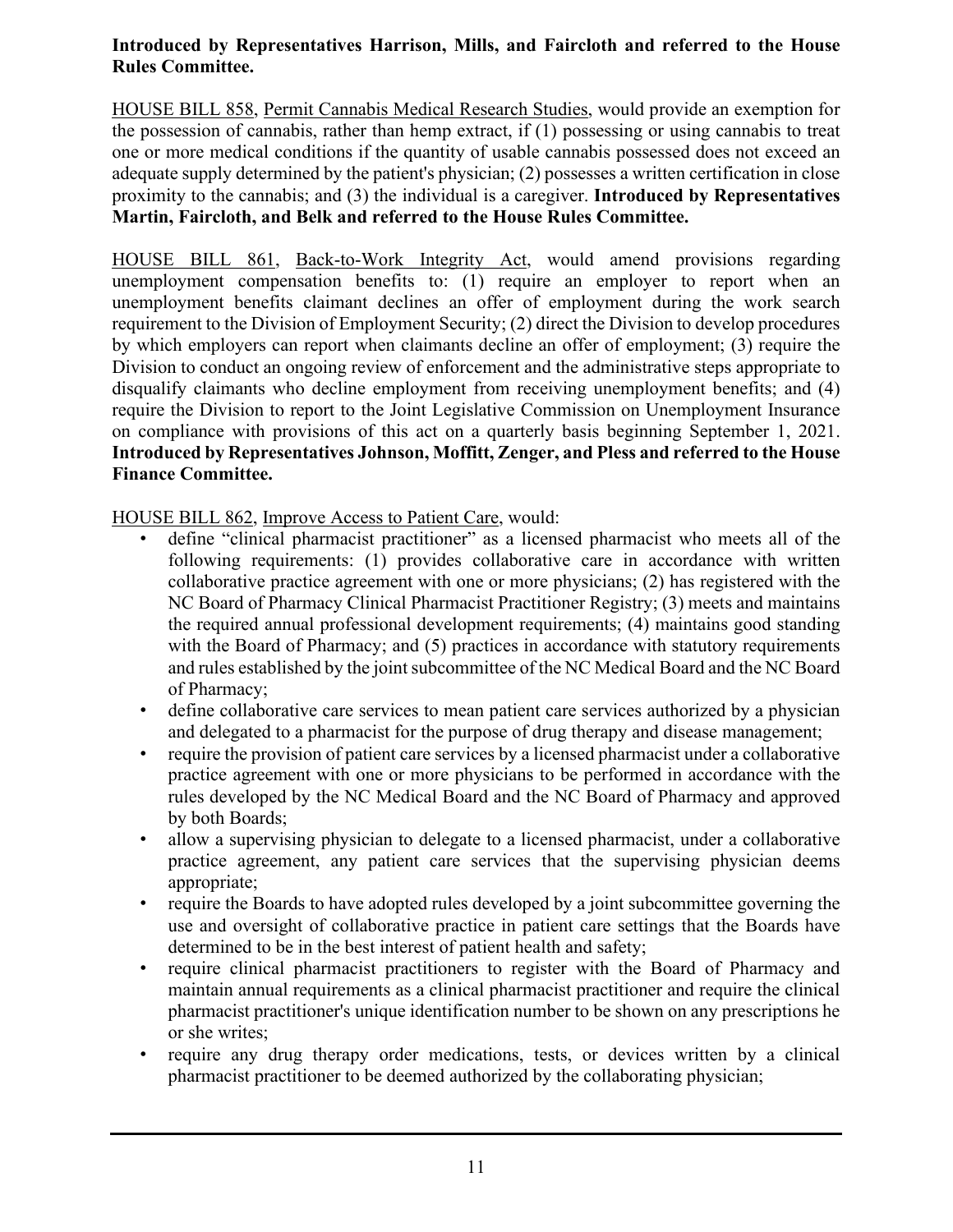- require the supervising physician to conduct periodic review and evaluation of the clinical pharmacist practitioner's prescribing patterns; and
- allow institutional and group practices to implement an institution-wide, multiprovider collaborative practice agreement for the care of their patients under a policy for oversight and evaluation of clinical pharmacist practitioners by an appointed supervising physician.

#### **Introduced by Representative Sasser and referred to the House Health Committee.**

HOUSE BILL 867, Uniform Worker Classification Act, would enact the Uniform Worker Classification Act to bring clarity, certainty, and uniformity under the laws of this State with regard to differentiating employees from independent contractors in employment and by imposing objective and uniform standards for making that distinction. The bill would provide that all laws where the application thereof is contingent upon the classification of a worker as being an employee are superseded to the extent necessary, by this Article, including, but not limited to, reviewing or determining employee classification for the purposes of workers' compensation, unemployment compensation, employee wages and hours, taxation, or other purposes under the General Statutes. A person would be classified as an independent contractor if any of the following are met:

- the person signs a written contract with the principal stating the principal's intent to retain the person's services as an independent contractor and contains acknowledgements that the person understands that the person is providing services for the principal as an independent contractor, not going to be treated as an employee of the principal, not going to be provided by the principal with either worker's compensation or unemployment compensation benefits, is obligated to pay all applicable taxes, is responsible for the majority of supplies and other variable expenses that the person incurs in connection with performing the contracted-for services unless the expenses are for travel that is not local, the expenses are reimbursed under an express provision of the contract, or the supplies or expenses reimbursed are commonly reimbursed under industry practice;
- the person has either filed, intends to file, or is contractually required to file an income tax return for a business or for earnings from self-employment;
- the person provides services through a business entity or through a registered sole proprietorship;
- with the exception of the exercise of control by the party that engages the worker necessary to ensure the worker's compliance with obligations required by a governmental or regulatory entity, or to protect persons or property, or to protect a franchise brand, the worker has the right to control the manner and means by which the work is done even though he or she may not have control over the final result of the work; and
- the person satisfies three or more of nine specified criteria, including the person controls where the services are performed except for those that can only be performed at specific locations, the person is free to exercise independent initiative in soliciting others to purchase his or her services, the person cannot be required to perform additional services without a new or modified contract, or the person is responsible for maintaining and bearing the costs of any required business licenses, insurance, certifications, or permits required to perform the services.

Workers who do not meet the above conditions would be classified as employees; however, a party could classify a worker who meets the criteria above as an independent contractor. The bill would prohibit a city, county, municipality, unincorporated community, township, special district, airport authority, port authority, or other local political subdivision of the State from adopting any law, ordinance, regulation, code, charter, regulation, or other guidance in conflict with these new provisions. **Introduced by Representatives Saine, Moffitt, and McNeely and referred to the House Commerce Committee.**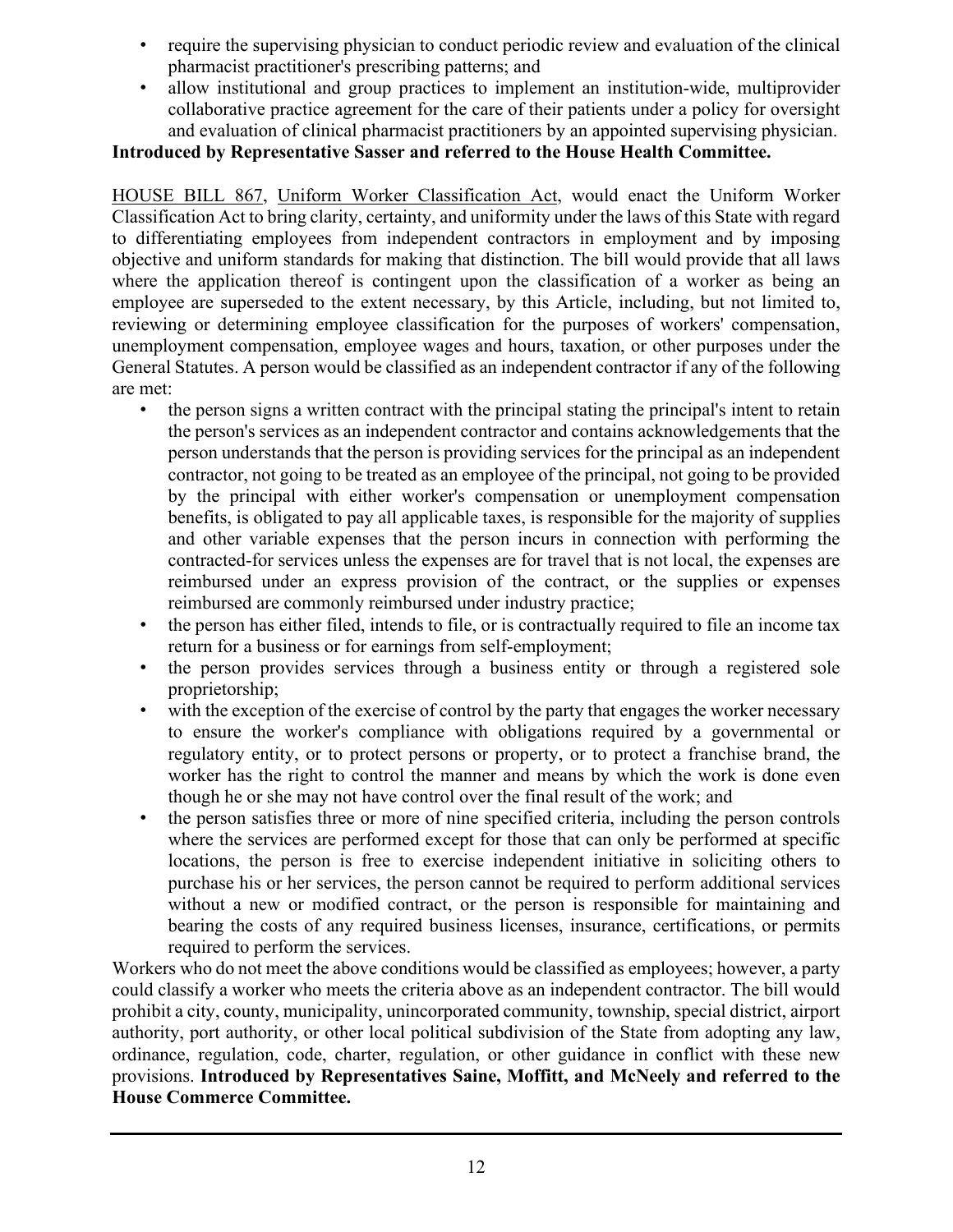HOUSE BILL 868, Telehealth Licensure Reciprocity, would establish eight qualifications for licensure by the NC Medical Board to practice medicine through telehealth services, including:

- holding a full and unrestricted license to practice medicine in another state, D.C., or possession or territory of the US;
- registration with the Board through application;
- having no current or pending disciplinary actions against the applicant's license by any medical licensing agency in any state or other jurisdiction at the time of application;
- not having an office in the State and not currently providing in-person health care services to patients located in the State.

The bill would provide an exemption from licensure requirements for out of state licensed medical providers who provide telehealth services to a patient located in the State in response to an emergency medical condition of the patient, or in consultation with a health care professional licensed in the State who has supervisory and ultimate authority over the diagnosis and health care of the patient. **Introduced by Representatives Lambeth, Potts, Sasser, and K. Baker and referred to the House Health Committee.**

HOUSE BILL 871, Informed Consent/Certain Procedures, would prohibit a health care provider or trainee from performing or supervising the performance of a pelvic or rectal exam on an anesthetized or unconscious patient, unless one of the following: (1) the patient, or their legal guardian or designated health care agent has given prior informed consent; (2) the patient is incapable of providing informed consent and the pelvic or rectal examination is necessary for diagnostic or treatment purposes; or (3) there is an emergency at the time of the exam and it is impractical to obtain the patient's consent, and the pelvic or rectal examination is necessary for diagnostic or treatment purposes. The bill would make violations of this new law a Class A1 misdemeanor. It would also create a duty for individuals licensed by the North Carolina Medical Board to report any violations within 30 days. **Introduced by Representatives Adcock, K. Baker, and von Haefen and referred to the House Health Committee.**

HOUSE BILL 872, Review of Federal Acts/Rules/Regulations, would:

- allow the General Assembly to review or direct the Attorney General to conduct a review of any federal action to determine the constitutionality of the federal action and whether the State should seek an exemption from the application of the federal action or seek to have the federal action declared unconstitutional;
- allow the General Assembly, if it determines a federal action is unconstitutional, to direct the Attorney General to pursue a legal challenge to declare the federal action unconstitutional, and, if the Attorney General declines to seek to have a federal action declared unconstitutional, to declare the federal action to be unconstitutional;
- prohibit the State, any political subdivision of the State, and any organization that receives State funds from implementing any federal action that restricts a person's rights; and
- prohibit the State, any political subdivision of the State, and any organization that receives State funds from implementing any federal action that either the General Assembly or the Attorney General have determined to be unconstitutional and which relates to any of the following: (1) a pandemic or other health emergency; (2) the regulation of natural resources, including oil and natural gas; (3) the regulation of the agricultural industry; (4) the use of land and wetlands and water; (5) the regulation of the financial sector as it relates to environmental, social, or governance standard; (6) the regulation of the constitutional right to keep and bear arms; or (7) the regulation of education.

### **Introduced by Representative Kidwell and referred to the House Rules Committee.**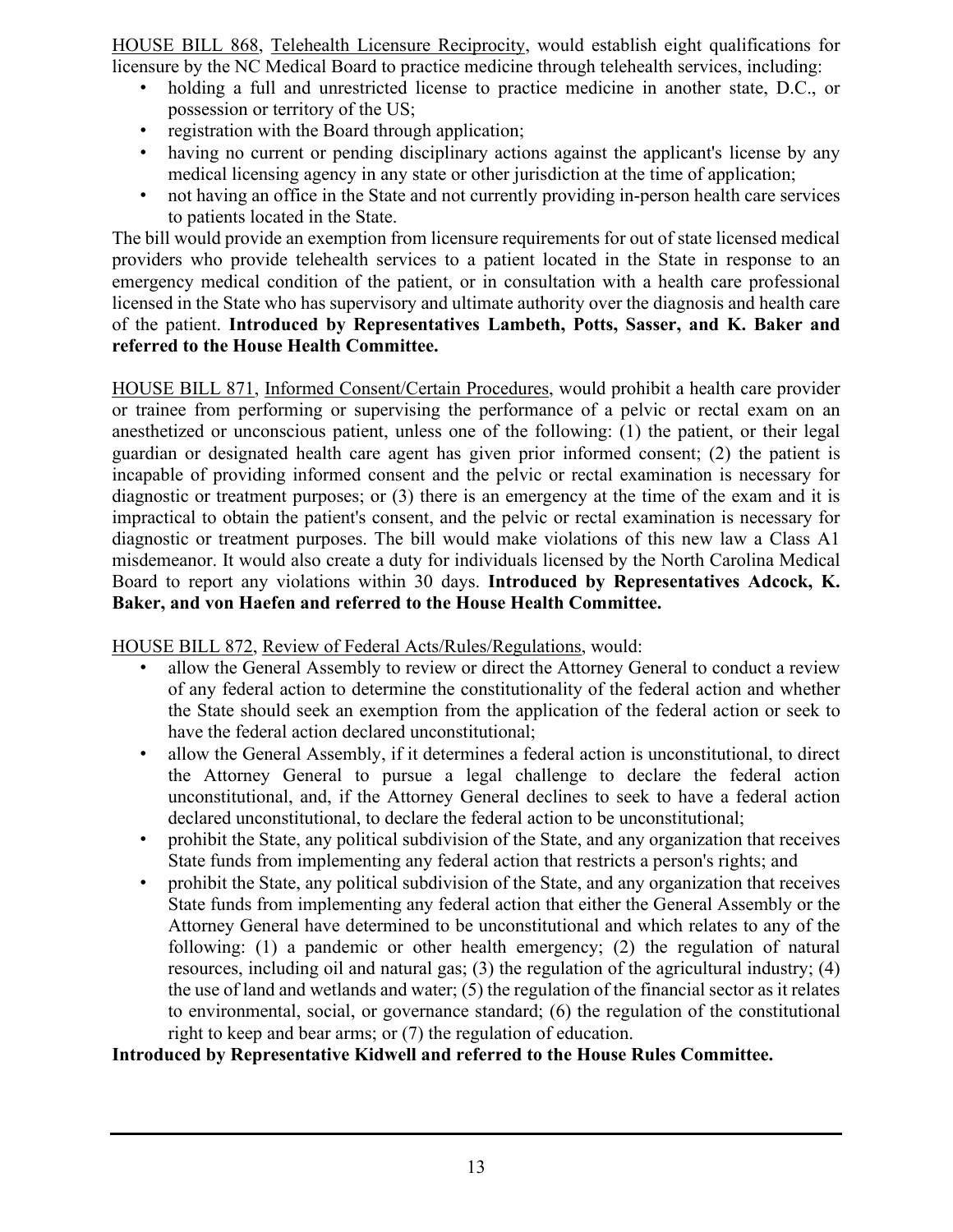HOUSE BILL 875, Enact KinCare and Safe Days, would require an employer who provides compensated or uncompensated job protected sick leave for employees to allow an employee to use, in any calendar year, the employee's accrued and available sick leave to attend to the care of a family member for no more than five consecutive days. All conditions and restrictions placed by the employer on the use by an employee of sick leave also would apply to the use by an employee of sick leave to attend to the care of a family member. The bill would clarify that that this section does not extend the maximum period of leave employees are entitled to under the federal Family and Medical Leave Act and would prohibit employers from discriminating or retaliating against employees for filing a claim or complaint, instituting an investigation or other action, or testifying or providing information to any person relating to this use of sick leave to care for a family member. **Introduced by Representatives Clemmons, Cunningham, Adcock, and Alston and referred to the House Rules Committee.** 

HOUSE BILL 881, Licensed Psychological Assoc. Superv. Changes, would allow a licensed psychological associate (LPA) to engage in independent practice without the supervision of a qualified licensed psychologist if the LPA; (1) has 3,000 hours of post-graduate degree experience in the delivery of psychological services under the supervision of one or more qualified licensed psychologists within a time period of at least 24 consecutive months and less than 60 consecutive months; and (2) submits an application for independent practice with proof of the required supervised experience. **Introduced by Representative Hawkins and referred to the House Health Committee.**

HOUSE BILL 884, Establish NC Institute for Public Policy, would establish the North Carolina Institute for Public Policy (NCIPP), which would be housed administratively in the School of Public and International Affairs at North Carolina State University, establish the North Carolina Commission on Public Policy to oversee and direct the work of NCIPP, and provide funding to the UNC Board of Governors for staff and operating expenses of the NCIPP and the Commission. The NCIPP would:

- conduct and publish research that is directly useful to policymakers and manage reviews and evaluations of technical and scientific topics as they relate to major long-term issues facing the State;
- evaluate the merits of a program or an activity of a State agency or a program or an activity of a non-State entity conducted or provided using State funds;
- develop quantitative indicators to be used in an evaluation of a program or an activity of a State agency or a program or an activity of a non-State entity conducted or provided using State funds;
- determine the cost of programs or activities of a State agency or programs or 30 activities of a non-State entity conducted or provided using State funds; and
- develop a two-year work plan at the beginning of every odd-numbered year which would consist of any studies directed by the General Assembly, as well as other issues of public interest recommended by the Commission, and, upon completion of each study, report its findings and any recommendations, including proposed legislation, to the Commission, the Governor, and the General Assembly.

#### **Introduced by Representatives Everitt, R. Smith, and Gailliard and referred to the House Rules Committee.**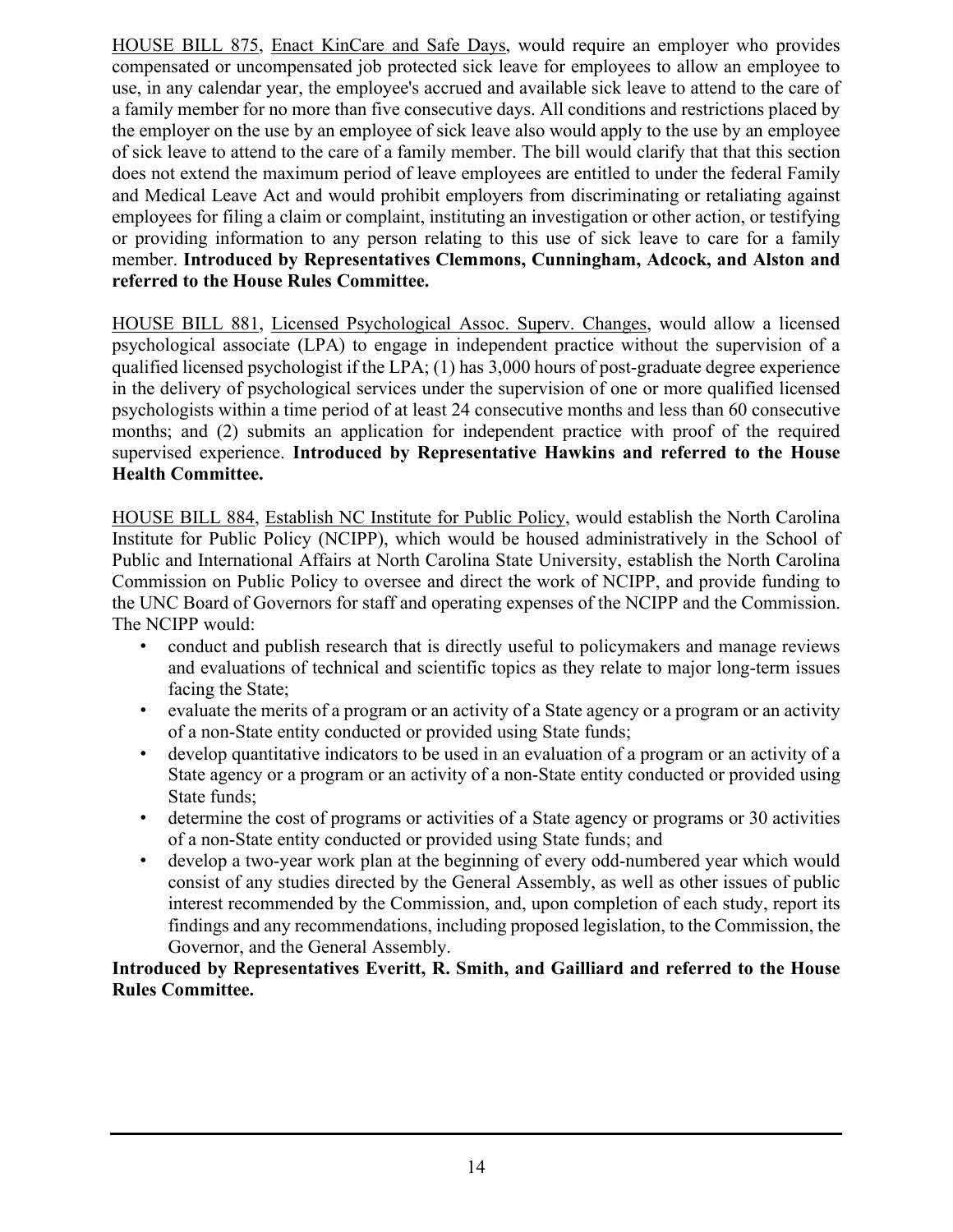HOUSE BILL 891, Up Minimum Wages/No Subminimum or Exemptions, is identical to Senate Bill 673, summarized in the April 23, 2021, Legislative Report. **Introduced by Representatives Hawkins, Everitt, and K. Smith and referred to the House Rules Committee.**

#### **BILL UPDATES**

HOUSE BILL 144, RDH Admin. Local Anesthetic, would establish standards for teledentistry, authorize dental hygienists to administer local anesthetics under supervision and allow certain dental hygienists to work in schools without supervision. The bill's title was changed in committee to remove the reference to teledentistry. **The bill as amended was approved by the Full House and will next be considered by the Senate.**

HOUSE BILL 149, Improving Access to Care Through Telehealth, was amended in the House Committee on Insurance to exclude delivery of telehealth through fax. The new version would also specify that telehealth cannot be used for health care services related to an abortion in accordance with current law that requires women be provided with specified information orally at least 72 hours prior to the abortion. The only exception to this is in cases of emergency, which is currently defined in statute as a condition which, in reasonable medical judgment, so complicates the medical condition of the pregnant woman as to necessitate the immediate abortion of her pregnancy to avert her death or for which a delay will create serious risk of substantial and irreversible physical impairment of a major bodily function, not including any psychological or emotional conditions. **The bill as amended was approved by the House Insurance Committee and the Full House and will next be considered by the Senate.** 

HOUSE BILL 395, HIE Deadline Extension and Patient Protection, was amended to:

- explicitly charge the Department of Information Technology (DIT), the Department of State Treasurer, State Health Plan Division, and the Department of Health and Human Services (DHHS), Division of Health Benefits (DHB) with the duty to facilitate and support participation by covered entities in the statewide health information exchange network (HIE network);
- revise the mandatory HIE Network participation dates:
	- o providers of Medicaid and State-funded health care services and their affiliated entities by January 1, 2023 (was, extended to October 1, 2022, from October 1, 2021
	- o licensed dentists, licensed physicians with a primary practice in psychiatry, and the State Lab of Public Health by January 1, 2023 (was, extended to June 1, 2022, from June 1, 2021)
	- o registered pharmacies and State health care facilities under the Secretary of the Department of Health and Human Services' jurisdiction by January 1, 2023 (was, extended to June 1, 2022, from June 1, 2021) prohibition extensions beyond the new deadline of January 1, 2023, for these specified entities
- remove requirements for participation by ambulatory surgical centers by June 1, 2021 (was, extended to June 1, 2021; now eliminated with no replacement deadline);
- prohibit providers or entities whose receipt of State funds is negatively impacted by a failure to connect to the HIE Network and submit required data from balance billing any services rendered to State-funded health care program beneficiaries and deem those beneficiaries not responsible for improper charges; and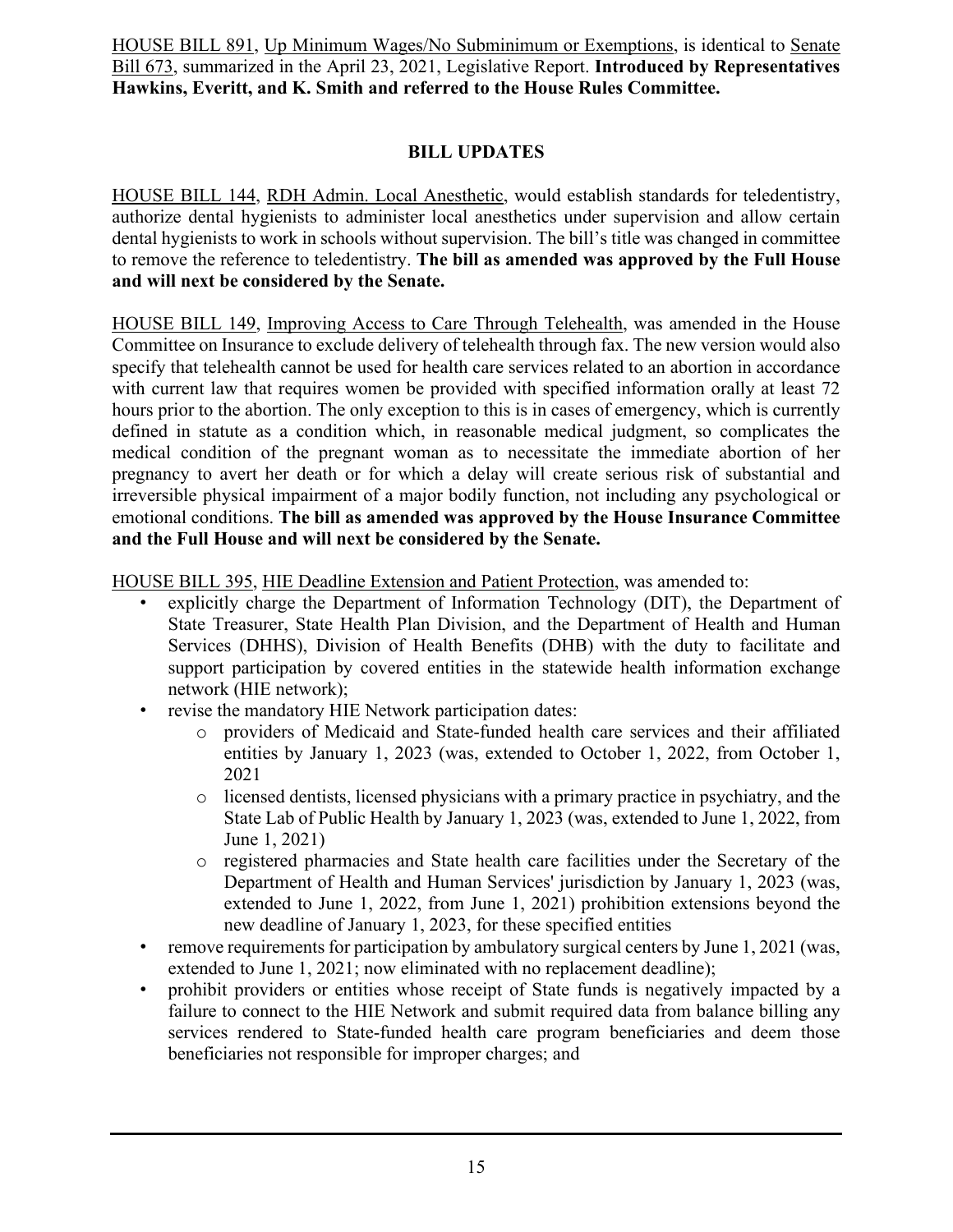• prohibit the HIE Authority from fulfilling a request for electronic health information or other medical records from an individual, an individual's personal representative, or an individual or entity purporting to act on an individual's behalf.

#### **The bill as amended was approved by the Full House and will next be considered by the Senate Rules Committee.**

HOUSE BILL 453, Human Life Nondiscrimination Act/No Eugenics, was amended in the House Health Committee to require a physician who advises, procures, or causes a miscarriage or abortion after the sixteenth week of a woman's pregnancy to provide a signature attesting that the information that is contained in the report to the Department of Health and Human Services is true and correct to the best of the physician's knowledge, without a requirement for the attestation to be made under oath. **The bill as amended was approved by the House and will next be considered by the Senate.** 

HOUSE BILL 572, No Vaccine Mandate by EO, Rule, or Agency. The provisions of this bill were removed in the House Health Committee and replaced with a new bill that would:

- prohibit the Governor from requiring or mandating that any person receive a vaccination by operation of executive order;
- grant civil and criminal immunity to any person who refuses to receive a vaccination under the statute;
- limit the revisions of the NC Emergency Operations Plan concerning immunization procedures;
- prohibit State agencies from adopting a rule that imposes a mandate or requirement resulting in disciplinary action for a person who receives a vaccination as a condition of the receipt, renewal, or reinstatements of a license by an agency; and
- prohibit public health authorities, including the Secretary of the Department of Health and Human Services (DHHS), the State Health Director, the Commission for Public Health, and local health directors from issuing an order requiring any individual to submit to COVID-19 vaccination or series of vaccinations.

#### **The bill as amended was approved by the House Health Committee and the House Rules Committee. The bill will next be considered by the full House.**

SENATE BILL 191, The No Patient Left Alone Act, was amended to add the requirement that licensed hospitals permit patients to receive visitors to the fullest extent permitted under any applicable rules, regulations, or guidelines also includes those adopted by the Centers for Disease Control. **The bill as amended was approved by the Full Senate and will next be considered by the House.** 

SENATE BILL 355, Government Transparency Act of 2021, was amended in the Senate Judiciary Committee to further amend the requirements for State personnel recordkeeping by each State department, agency, institution, commission and bureau to specify that the statute does not authorize the disclosure of any confidential information protected by the Health Insurance Portability and Accountability Act of 1996 (HIPAA), the Americans with Disabilities Act of 1990 (ADA), or other applicable law. The bill would provide that, if the reason for an employee's promotion, demotion, dismissal, transfer, suspension, separation, or other change in position classification is prohibited from disclosure by an applicable law, the general description to be provided must be listed as "description of action prohibited by applicable law." The bill also would prohibit the date and general description for each promotion, dismissal, transfer, suspension, separation, or other change in position classification from being disclosed before the employee has exhausted all administrative appeals that the employee is entitled to pursue under applicable law;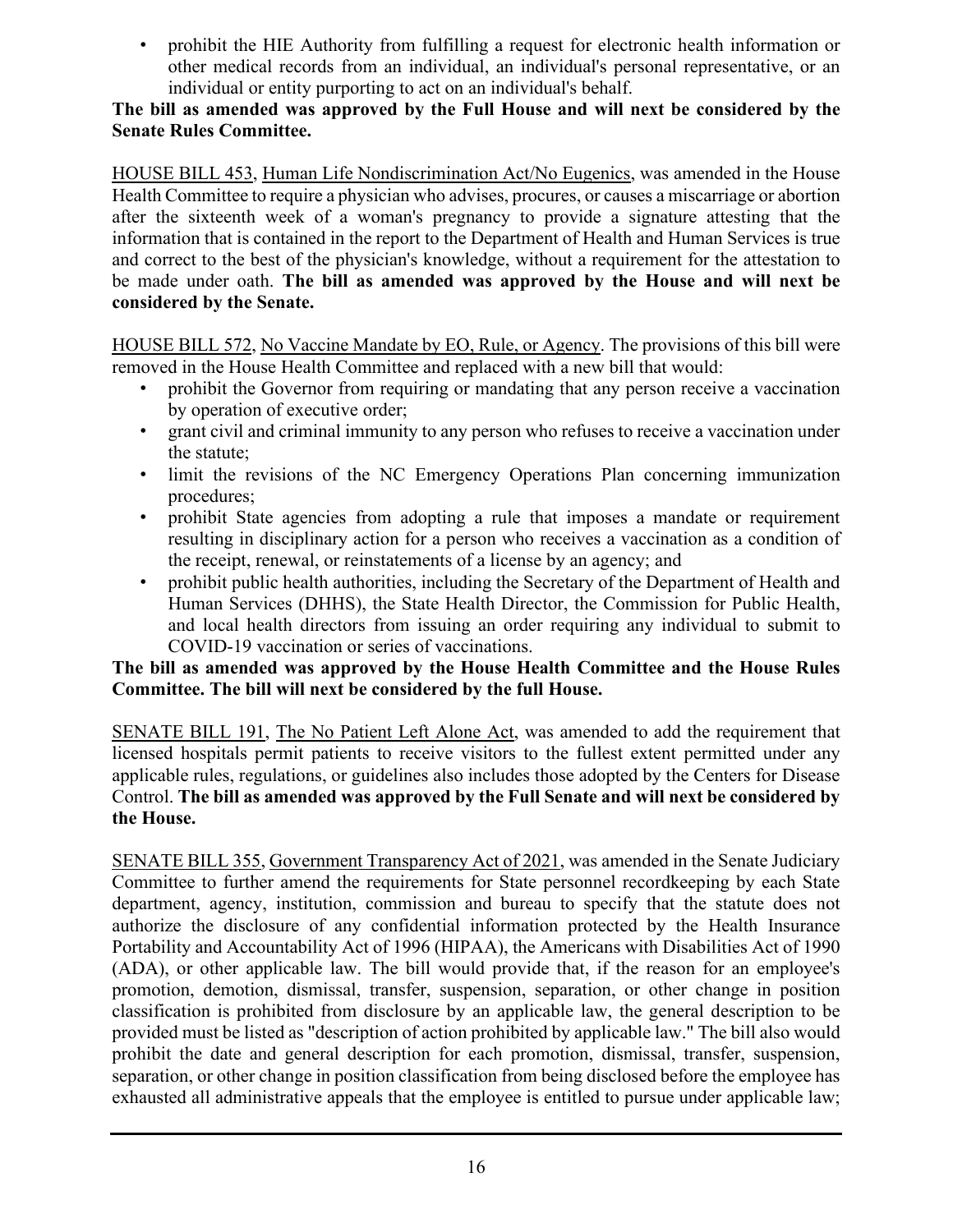however, once the employee has exhausted all administrative appeals, this information would have to be disclosed within 30 days of any final decision. The bill would make identical additions to the personnel recordkeeping requirements by local boards of education, community colleges, LME/MCOs, local governments, water and sewer authorities, and hospitals. **The bill as amended was approved by the Senate Judiciary and Rules Committees and will next be heard by the full Senate.**

SENATE BILL 575, Pharmacists Improve Public Health Needs, was amended in the Senate Health Care Committee and the amended version would:

- remove the proposed language that would have added an immunizing pharmacist and a clinical pharmacist practitioner to individuals who are authorized to prescribe an opioid antagonist;
- replace the ten categories of medications an immunizing pharmacist can prescribe and dispense, to now only list four: (1) FDA approved tobacco cessation medications; (2) oral hormonal contraceptives after the patient completes an assessment consistent with CDC eligibility criteria; (3) prenatal vitamins; and (4) controlled substances for the prevention of human immunodeficiency virus;
- remove the proposed subsection (e), which authorized an immunizing pharmacist to test or screen for and treat minor, nonchronic health conditions, with record requirements; and
- change the directive to the NC Medical Board and the NC Board of Pharmacy joint subcommittee to develop statewide written protocols and amend existing rules and protocols to provide and develop certification for clinical pharmacist practitioners and immunizing pharmacists that encompass the new authorized treatments.

#### **The bill as amended was approved by the Senate Health Committee and will next be considered by the Senate Rules Committee.**

SENATE BILL 693, Expedite Child Safety and Permanency, was amended in the Senate Judiciary Committee to establish procedures for when a juvenile in the custody of the Division of Social Services (DSS) presents to a hospital emergency department for mental health treatment. The bill would require the DSS Director to contact the appropriate LME/MCO and contact the LME/MCO within 24 hours of admission upon a determination that the juvenile should not remain at the hospital and no appropriate placement is immediately available to request an assessment. The LME/MCO would be charged with care coordination and quality management, as well as arranging an assessment by a qualified licensed clinician within five business days of the notification. The bill would also allow a motion to request a hearing when a juvenile is in the custody of DSS and is admitted to a hospital emergency department for mental health treatment if the procedures and requirements of the new law are not met. The bill would allow any party to the juvenile case, DHHS, the hospital where the juvenile is admitted, or the LME/MCO to make a limited appearance to file the motion; places the burden of proving by clear and convincing evidence that the provisions were not met upon the petitioner. **The bill as amended was approved by the Senate Judiciary Committee and will next be considered by the Senate Rules Committee.**

SENATE BILL 695, Statewide Medical Action Plan for Schools, was heard in committee, where the previous version of the bill was removed and a new version added that would direct the State Board of Education to adopt a rule establishing a medical condition action plan to be implemented by each public school unit for each student at risk for a medical emergency as diagnosed by a doctor. The bill would now extend the current law establishing the duty of teachers and authorized public school employees to provide medical care to students to include administering any drugs or medication as described in the medical condition action plan. The bill would establish three